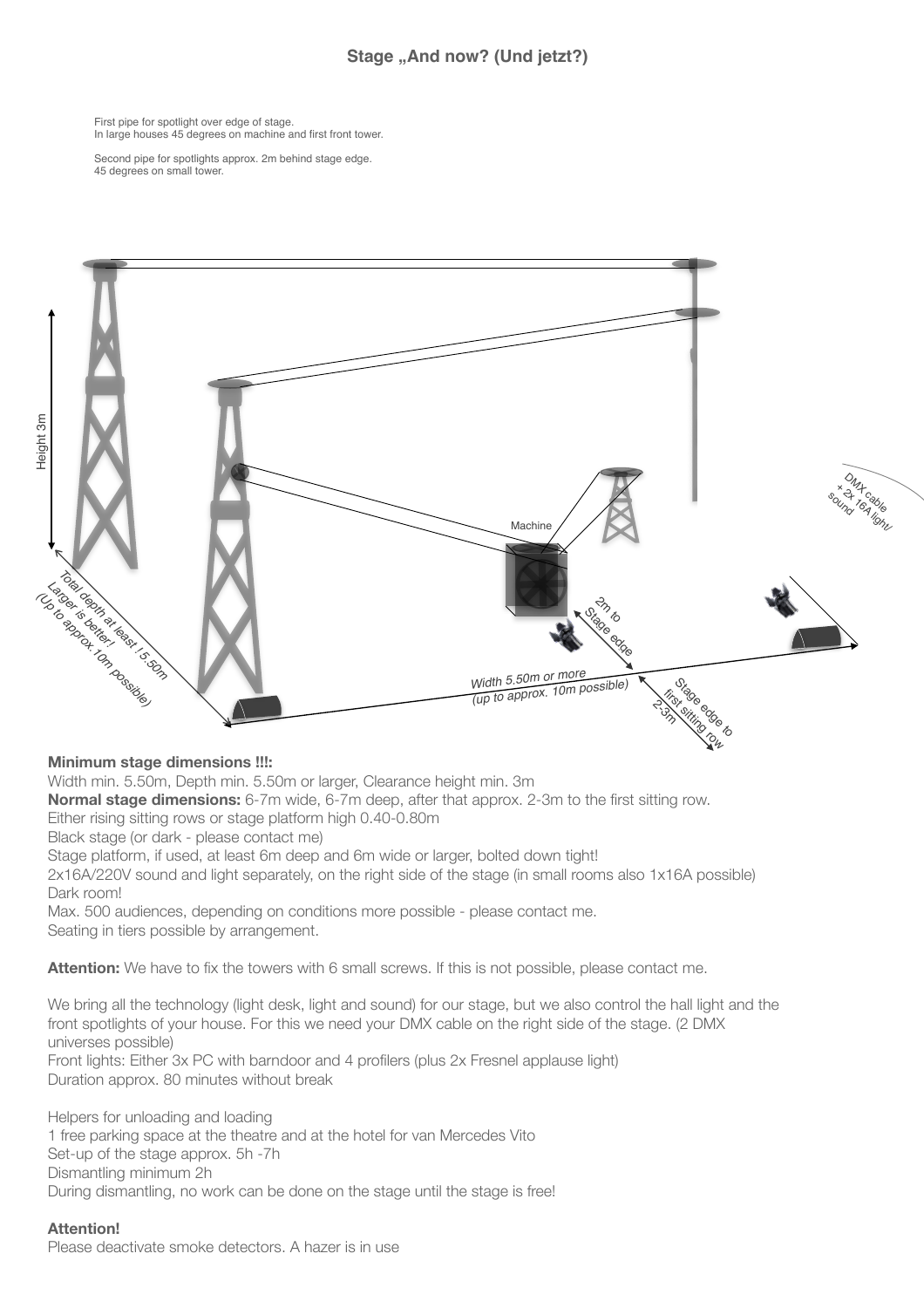## **Lighting plan "And now?**

Spotlight positions (angle is important!)

We bring our own lighting console and sound system.

If available please provide an active subwoofer. Please bring 5 pole DMX cable on stage left + 2x 16A





Please contact me: Peter Müller theater@handgemenge.com Tel:+491725927311